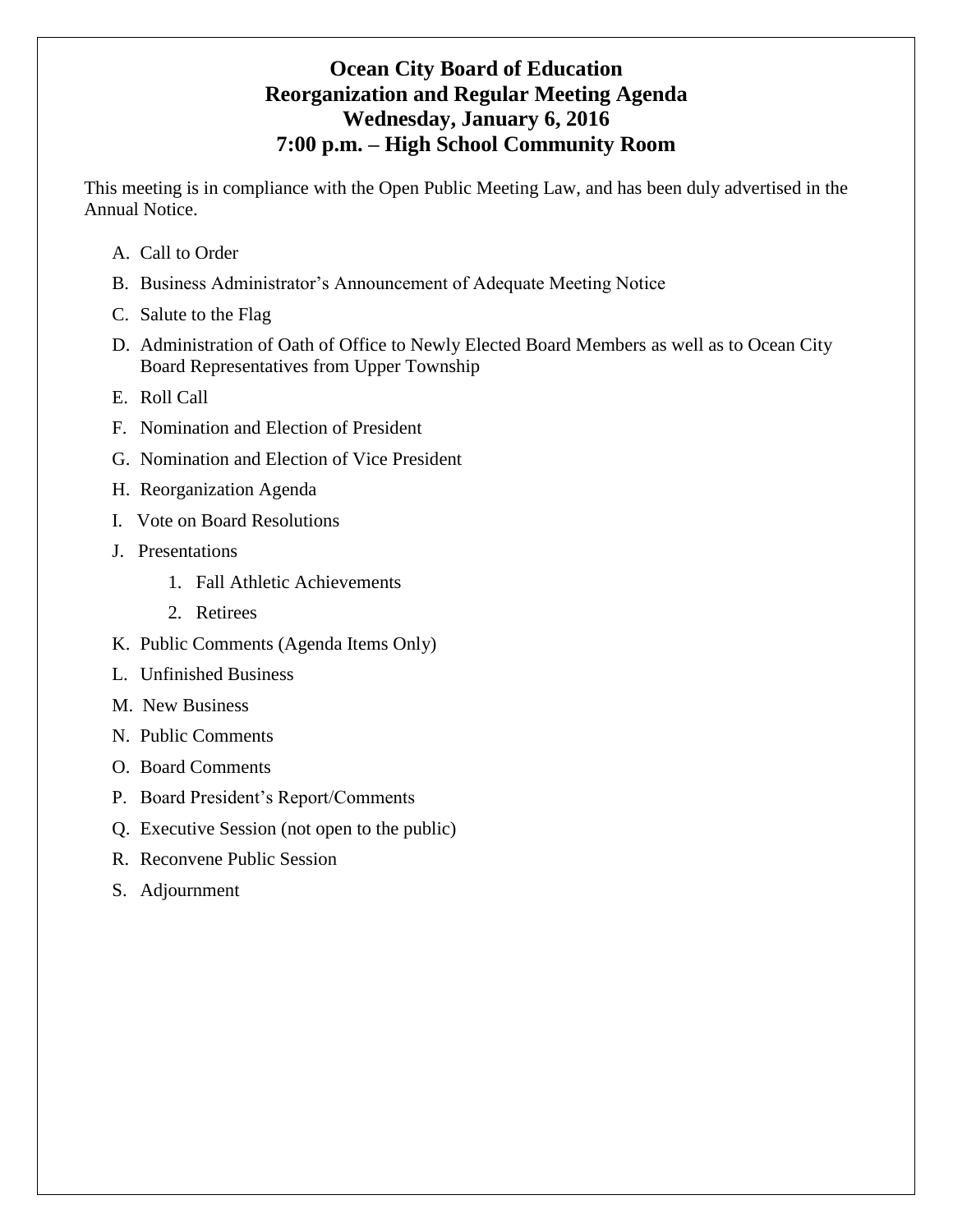**ADMINISTRATION OF OATH OF OFFICE TO NEWLY ELECTED BOARD MEMBERS:** 

H. James Bauer, Jacqueline McAlister, Thomas R. Oves, Jr., J. Tiffany Prettyman and Gregory Whelan.

**ADMINISTRATION OF OATH OF OFFICE TO OCEAN CITY BOARD REPRESENTATIVES FROM UPPER TOWNSHIP:** Kristie Chisholm, William Holmes and Fran Newman.

#### **NOMINATION AND ELECTION OF PRESIDENT:**

### **NOMINATION AND ELECTION OF VICE PRESIDENT:**

#### **TERMS OF BOARD MEMBERS:**

| Jon D. Batistini                            | Term Expires in 2017 |
|---------------------------------------------|----------------------|
| J. Tiffany Prettyman                        | Term Expires in 2017 |
| Gregory Whelan                              | Term Expires in 2017 |
| Joseph S. Clark, Jr.                        | Term Expires in 2018 |
| Cecilia Gallelli-Keyes                      | Term Expires in 2018 |
| Michael A. James                            | Term Expires in 2018 |
| H. James Bauer                              | Term Expires in 2019 |
| Jacqueline A. McAlister                     | Term Expires in 2019 |
| Thomas R. Oves, Jr.                         | Term Expires in 2019 |
| <b>Upper Township Board Representatives</b> |                      |
| Kristia Chisholm                            | Torm Evniros in 2017 |

| Kristie Chisholm | Term Expires in 2017 |
|------------------|----------------------|
| William Holmes   | Term Expires in 2017 |
| Fran Newman      | Term Expires in 2017 |

#### **OFFICIAL REPORT OF RESULTS OF NOVEMBER 3, 2015 SCHOOL BOARD ELECTION:**

| Board Members/Three 3-Year Terms           | Number of Votes |
|--------------------------------------------|-----------------|
| Thomas R. Oves, Jr.*                       | 1,929           |
| H. James Bauer*                            | 1,660           |
| Jacqueline McAlister*                      | 1,650           |
| <b>Board Members/1 Year Unexpired Term</b> | Number of Votes |
| Jennifer Tiffany Prettyman*                | 1,705           |
| Gregory Whelan*                            | 1,634           |

\*Successful candidates